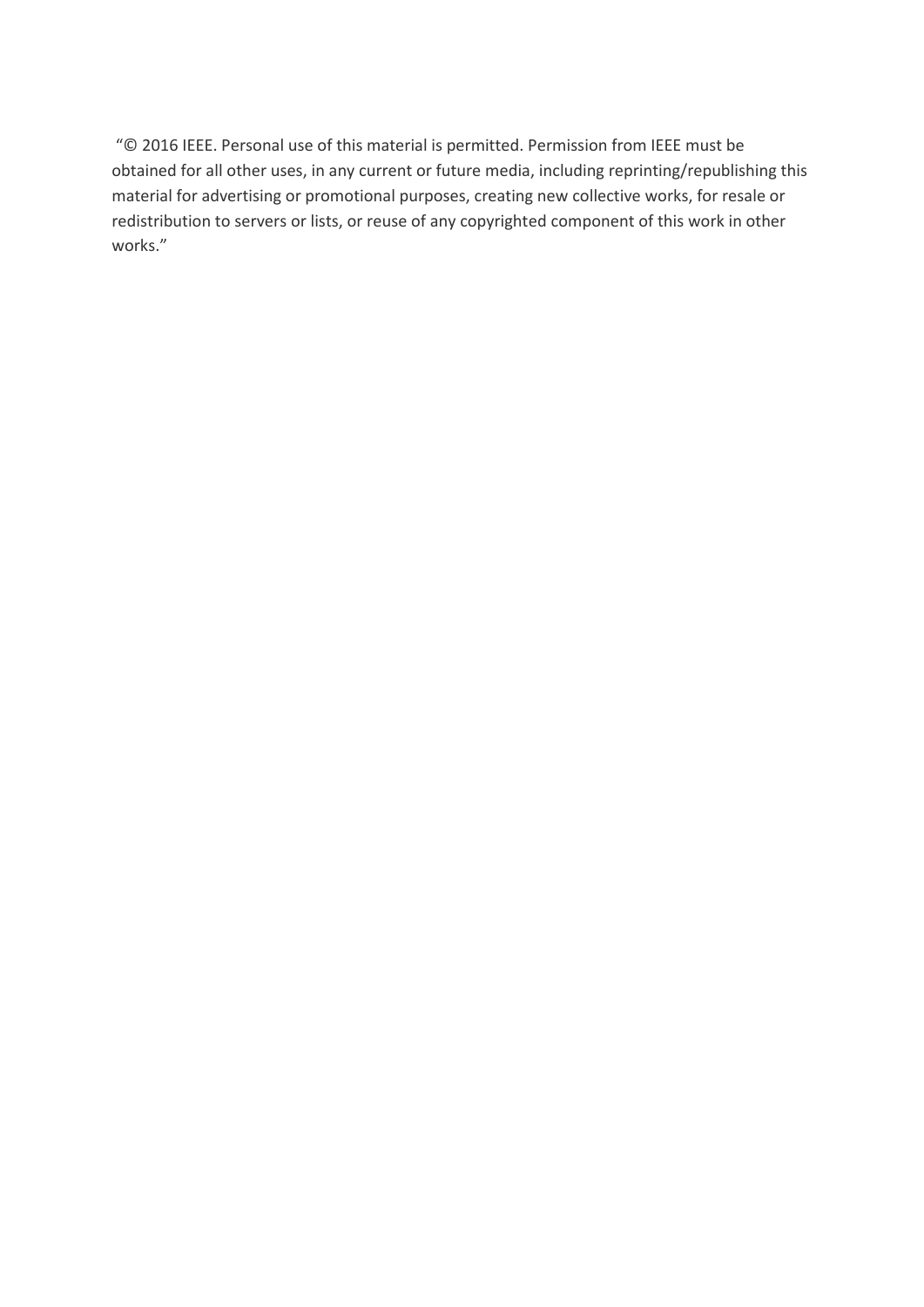# **SSRBC 2016: Sclera Segmentation and Recognition Benchmarking Competition**

Abhijit Das<sup>a</sup>, Umapada Pal<sup>b</sup>, Miguel A. Ferrer<sup>c</sup> and Michael Blumenstein<sup>d</sup>

a Institute for Integrated and Intelligent Systems, Griffith University, Queensland, Australia

abhijit.das@griffithuni.edu.au, [m.blumenstein@griffith.edu.au](mailto:m.blumenstein@griffith.edu.au)

bComputer Vision and Pattern Recognition Unit, Indian Statistical Institute, Kolkata, India, [umapada@isical.ac.in](mailto:umapada@isical.ac.in)

c IDeTIC, University of Las Palmas de Gran Canaria, Las Palmas, Spain, [mferrer@dsc.ulpgc.es](mailto:mferrer@dsc.ulpgc.es) dSchool of Software, University of Technology Sydney, Australia, michael.blumenstein@uts.edu.au

### **Abstract**

*This article reports and summarizes the results of a competition on sclera segmentation and recognition benchmarking, called Sclera Segmentation and Recognition Benchmarking Competition 2016 (SSRBC 2016). It was organized in the context of the 9th IAPR International Conference on Biometrics (ICB 2016). The goal of this competition was to record the recent developments in sclera segmentation and recognition, and also to gain the attention of researchers on this subject of biometrics. In this regard, we have used a multi-angle sclera dataset (MASD version 1). It is comprised of 2624 images taken from both the eyes of 82 identities. Therefore, it consists of images of 164 (82\*2) different eyes. We have prepared a manual segmentation mask of these images to create the baseline for both tasks. We have, furthermore, adopted precision and recall based statistical measures to evaluate the effectiveness of the segmentation and the ranks of the competing algorithms. The recognition accuracy measure has been employed to measure the recognition task. To summarize, twelve participants registered for the competition, and among them, three participants submitted their algorithms/ systems for the segmentation task and two their recognition algorithm. The results produced by these algorithms reflect developments in the literature of sclera segmentation and recognition, employing cutting edge segmentation techniques. Along with the algorithms of three competing teams and their results, the MASD version 1 dataset will also be freely available for research purposes from the organizer's website. The competition also demonstrates the recent interests of researchers from academia as well as industry on this subject of biometrics.* 

## **1. Introduction**

The white region in the eye, around the eyeball, which contains blood vessel patterns, is known as the sclera. These blood vessel patterns, also termed as conjunctival vasculature, can be employed for personal identification. The very recent literature refers to the success of sclera biometrics among other ocular biometric traits [3-7].

The major reason for the [attractiveness](https://www.google.com.au/search?q=define+admiration&sa=X&ei=G-snVZ-LHqG3mwWti4HACA&ved=0CCMQ_SowAA) of this biometric is due to its applicability. This biometric in conjunction with the iris biometric can enhance the relevance of the iris biometric in non-ideal conditions. As an emerging trait, it is first necessary to assess the biometric usefulness of the sclera independently for larger populations as well as the robustness of the trait under varying conditions. Moreover the research conducted on this subject is very limited and not extensively studied. Furthermore, sclera segmentation and recognition is a significantly important part of sclera biometrics. However, sclera segmentation and recognition has not been extensively investigated as a separate topic, but mainly summarized as a component of a broader task. Therefore, to-date the literature related to sclera segmentation is still in its early stage of investigation and little is known in regard to its challenges.

 Various segmentation algorithms for sclera segmentation and recognition are proposed in subsequent works in the literature, but there are a number of unsolved challenges, which make this an open research area. To be specific these independent works on sclera segmentation, which are addressed in the literature, were evaluated employing independent in-house datasets or on public datasets with fewer challenging sclera images. Therefore it will be helpful for future researchers if a common platform is set for the evaluation of sclera segmentation and recognition algorithms. As a result, the  $1<sup>st</sup>$  Sclera Segmentation Benchmarking Competition (SSBC 2015) was organized in the context of the IEEE Seventh International Conference on Biometrics: Theory, Applications and Systems BTAS 2015. The successful organization and the appreciating impact of this competition have inspired the organizers to plan further competitions on sclera segmentation and recognition namely: SSRBC 2016.

 The main aim of the competition is to establish a standard benchmark for sclera recognition with a common dataset and also to record the recent developments of sclera segmentation that took place after SSBC 2015. More importantly this competition will stress the importance of sclera segmentation of multi-angle eye images and eye images in varying illuminations and lighting conditions. Moreover, the additional aim of establishing this competition was also to attract more interest from researchers on this particular subject. Furthermore, another impact of the competition is to come up with a structured and systematic reference document for enduring research on this subject. The conceived competition is adhering to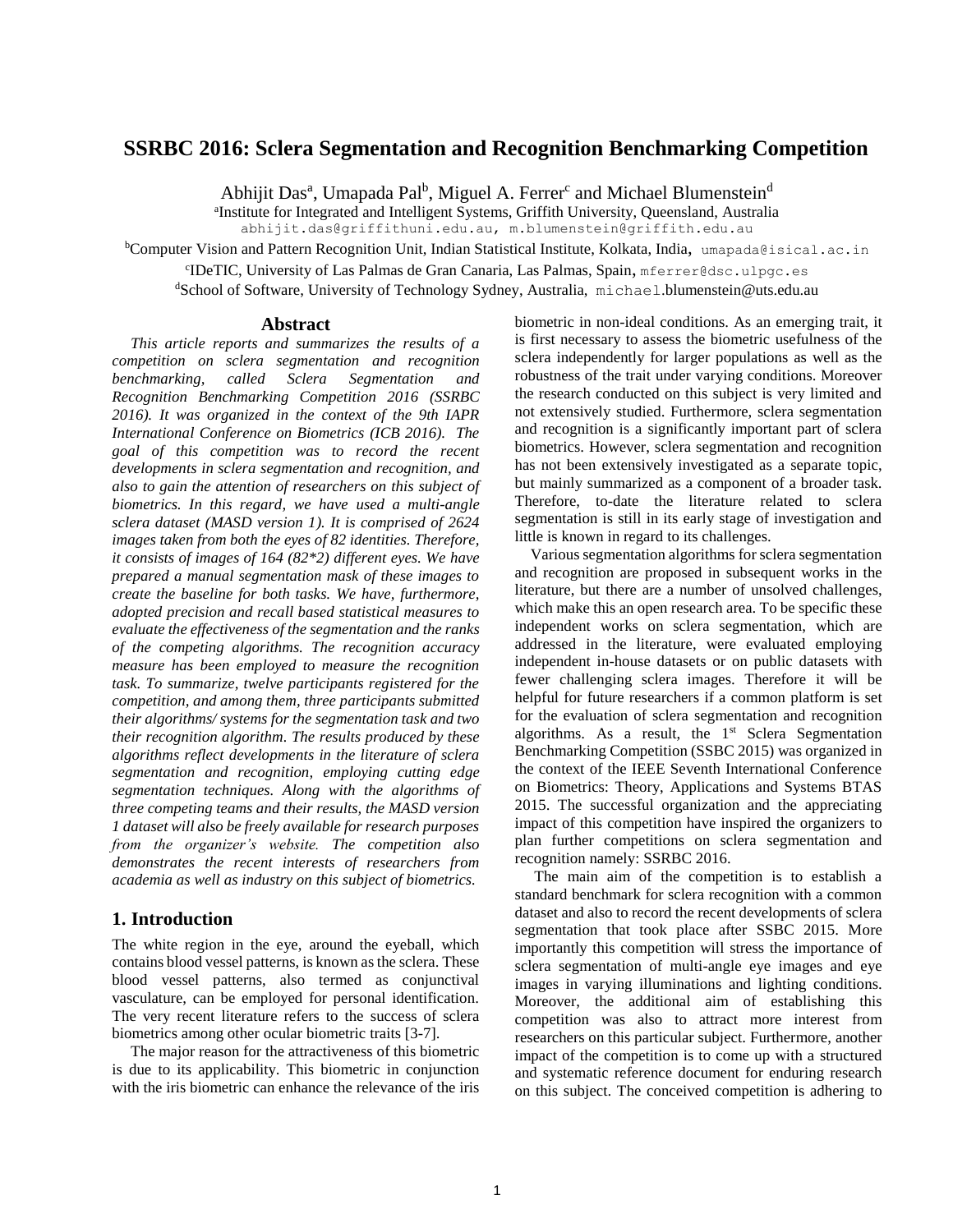biometric research, and this is the reason it is hosted in the context of the 9th IAPR International Conference on Biometrics (ICB 2016); details about the conference are available from: http://www.icb2016.hh.se/Welcome. Details about the competition can be found at: https://sites.google.com/site/ssrb2016/home.

 The rest of this paper is organized as follows. In section 2 the competition schedule, the dataset for the competition and the performance evaluation technique adopted to evaluate and rank the participant's algorithm are described. In section 3, various algorithms from the participants are described in details, whereas in section 4, the results achieved from the submitted algorithms and their detailed analysis is summarized. Finally, the last section i.e. section 5, the overall conclusions are drawn and the future scope of this research is discussed.

### **2. The SSRBC 2016 competition**

The competition schedule is shown in table 1.

| rable 1. Schedule of the competition |                     |  |
|--------------------------------------|---------------------|--|
| <b>Different Phases</b>              | Dates               |  |
| Site opens                           | 1st September, 2015 |  |
| <b>Registration starts</b>           | 1st September, 2015 |  |
| Test dataset available               | 1st September, 2015 |  |
| <b>Registration</b> closes           | 18th January 2016   |  |
| Algorithm submission                 | 18th January 2016   |  |
| Results announcement                 | 19th January 2016   |  |

Table 1: Schedule of the competition

The call for participation in the competition was promoted via the website of the competition and further communications were made via email with the researchers. The competition registrations were performed by email request from the participants with the following information: Name, Affiliation, Email Address, Phone Number and Mailing Address of the participants. Twelve participants registered for the competition from distinguished laboratories and industry, located in different countries. Among them, three participants submitted their algorithms. Table 2 reflects the name and the affiliation of participants those who submitted their algorithms.

| Participating |                                             |  |
|---------------|---------------------------------------------|--|
| teams         | Name (Institution)/ Task                    |  |
|               | Aruna Kumar S V (SJCE, Mysusru, Karnataka,  |  |
|               | India) /segmentation and recognition        |  |
|               | Chandranath Adak (Griffith University,      |  |
| 2             | Australia / segmentation                    |  |
|               | Chandranath Adak (Griffith University,      |  |
|               | Australia) & Bhagesh Seraogi (ISI, Kolkata, |  |
|               | India) / recognition                        |  |

The Multi-Angle Sclera Database (MASD version 1) used in SSBC 2015 is employed in this competition for the segmentation task [8].

 A graphical application was developed using Matlab 7 in the Windows 7 Operating System environment to generate manual segmented masks or ground truths of these sclera images in the dataset, in order to obtain a baseline to evaluate the automatic segmentation algorithms. For the recognition task, segmented sclera eye images were developed by masking the eye images with their respective manual segmented masks (the sclera region is visible and the rest of the eye image is masked).

 A set of images at different angles, their manual segmented mask and the masked eye with manual segmented masks are shown in figure 1.



Figure 1: A set of images with different angles, their manual and masked eye with manual segmented masks

 For algorithm development purposes, a subset of the database, both eye images and ground truths (1 image for each angle of the first 30 individuals i.e. 120) were provided to the registered participants`` of the competition. The participants were asked to provide a Matlab script file (segmentation.m or segmentation.p) that can read the images from a directory and that writes the segmented mask in a particular directory with a naming convention. For the benefit of evaluating the algorithm, and to retain the realtime property of the submitted algorithm, the participants were asked to submit an algorithm which does not take more than 10 seconds to segment and generate a mask for an image on an Intel core i7 processor.

 For the recognition task, 32 images (i.e. 8 images for each angle of the first 30) were provided. The participants were required to provide a Matlab script file (training.m or training.p) that can read the images from a directory and generate the training model. Another separate Matlab script file (testing.m or test for training.p) that can read images from a directory prompts which class it belongs to.

 The evaluation of the automatic segmented mask with respect to the manual segmented mask is a pixel level binary classification, so a precision and recall measure is employed. Furthermore, recall is considered the measure for ranking the algorithms if the rank is the same for any scenario with respect to precision of the algorithm. The mathematical representation of the precision and recall for our scenario is shown in the following equations.

$$
Precision in \% = \frac{NPAM}{NPRS} \quad \dots \dots \dots \dots \quad (1)
$$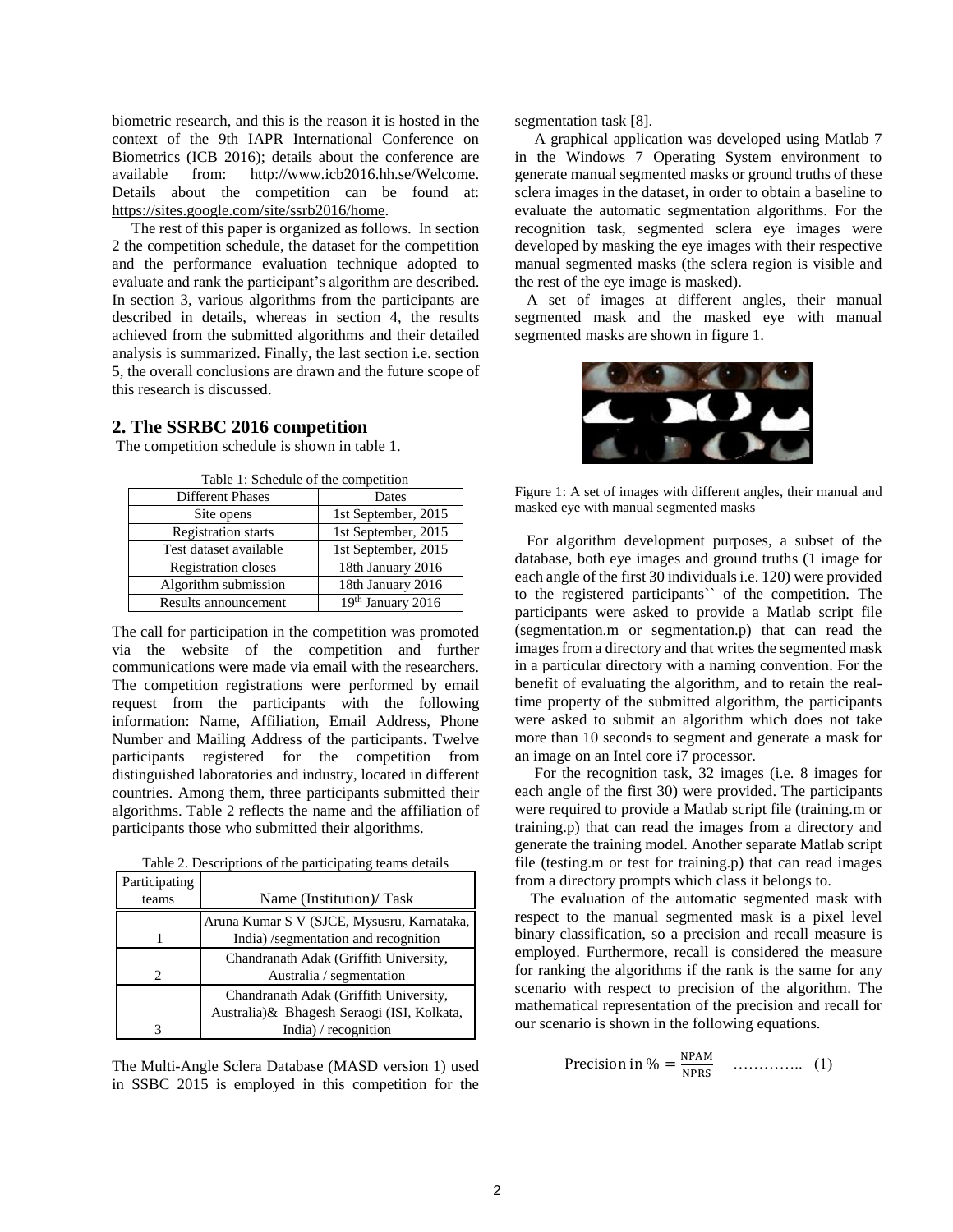Recall in 
$$
\% = \frac{\text{NPAM}}{\text{NRMS}}
$$
 ....... (2)

Where,

NPAM =Number of pixels retrieved in the sclera region by the automatic segmented mask

NPRS =Number of pixels retrieved in the automatic segmented mask.

NRMS =Number of pixels in the sclera region in the manual segmented mask

For the recognition task, the recognition accuracy was considered for the performance measure.

$$
Accuracy in % = \frac{NCRS}{NS} \dots (3)
$$

Where,

NCRS= Number of Correctly Recognized Samples NS= Number of Samples.

### **3. Brief description of the submitted algorithm**

The three segmentation and two recognition algorithms submitted by the three participants are described in this section; they are organized into the next five sub-sections.

### **3.1 Segmentation Algorithm by participating team 1**

The participants proposed a new robust segmentation method based on Fuzzy C Means. The technique of fuzzy clustering has become very important in the application of image segmentation. This is due to the large role of uncertainty and imprecision in the images. When the input data contains noise and outliers, the standard Fuzzy cmeans (FCM) fails to give good results. The pixels on an image are highly correlated, i.e. the pixels in the immediate neighborhood possess nearly the same feature data. Therefore, the spatial relationship of neighboring pixels is an important characteristic to aid image segmentation.

 A conventional FCM algorithm does not fully utilize spatial information. The spatial FCM algorithm incorporates spatial information and the membership weighting of each cluster is altered after the cluster distribution in the neighborhood is considered. However, the Spatial FCM (SFCM) algorithm is not suitable for revealing non-Euclidean structures of the input data due to the use of Euclidean distances. Thus to overcome this problem, the participants proposed a new Robust Spatial Kernel FCM (RSKFCM) method proposed in [2]. The proposed method considers spatial information and uses the Gaussian kernel function to calculate the distance between the centre of the cluster and the data points. Figure 2 shows the block diagram of the proposed method for Sclera segmentation. Chuang et al. [1] fuzzy c-means algorithm that incorporates spatial information into membership functions for clustering is used for sclera segmentation.



Figure 2: Block diagram of the proposed method

**3.2. 1 st Segmentation Algorithm by participating team 2** Since the eye image dataset provided for the competition is in color, the participants intended to tackle the problem as a color segmentation problem. But the difficulty arose when the eye-brow and iris color became almost the same. So, instead of seeing it only as a color segmentation problem, the participants tried to find the larger white portion, i.e. the sclera.

The contributor has used an unsupervised technique, so that prior knowledge is not required. Two variations of this technique have been submitted for this competition. In the very first stage, to reduce computation cost, the method converts the color image into gray levels. Then all the peaks are found from the gray-level histogram. Fuzzy C-Means (FCM) clustering is used for segmenting the gray image. Here the number of clusters (C-value) is perceived as the number of peaks  $(\pm \text{ low threshold } T)$  of that histogram. Since the target is to find the sclera, i.e. larger white region, the cluster having the highest gray-value is extracted as the region of interest and the remaining portions turned into black. It is observed that the sclera does not contain any holes, so all the holes are filled in and very small components are filtered out as noise.

#### **3.3. 2 nd Segmentation Algorithm participating team 2**

A second version of the previous algorithm was employed in this work. In this variation, instead of taking only the cluster with the highest gray-value, two clusters having the highest and next-to-highest gray values are chosen. Now on these two clusters, Otsu's binarization is performed. Similar to the above approach, here also hole-filling and noise (small isolated components) removal are performed to obtain a better outcome.

#### **3.4. Recognition Algorithms from participating team 1**

This team proposed a new k-Nearest Neighbor (k-NN) based Sclera Recognition system. The proposed system consists of two steps: Feature Extraction and Matching. The Feature Extraction approach uses the Histogram of Oriented Gradient (HOG) descriptor to extract the features. HOG are feature descriptors used in computer vision and image processing for the purpose of object detection. The technique counts the occurrence of gradient orientations in the localized portion of an input image. The proposed method adopts K-Nearest Neighbor (k-NN) as a pattern classification technique. Nearest Neighbor classifiers are based on learning by analogy, that is, by comparing a given test tuple with training tuples which are similar to it. The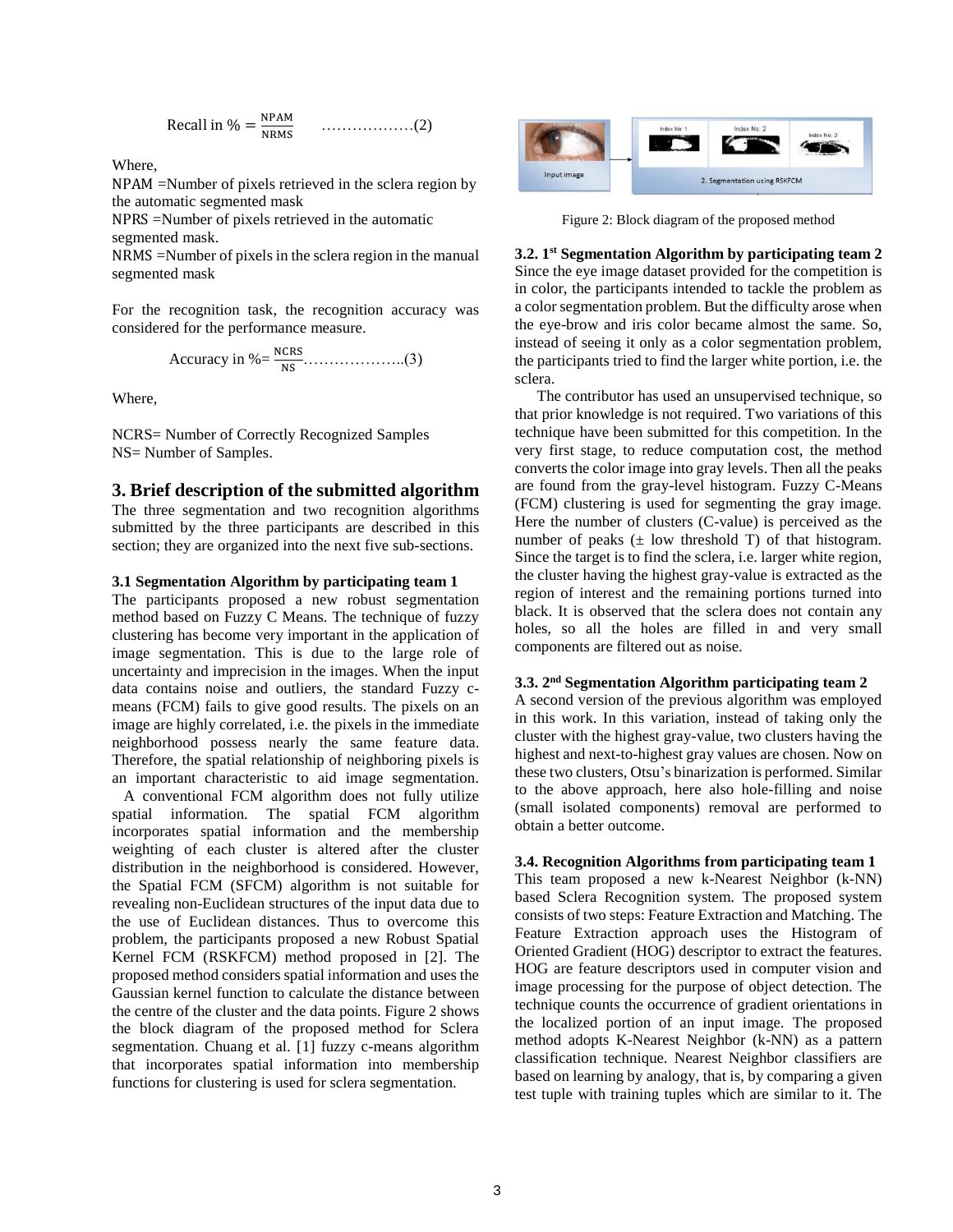training tuples are described by n attributes. Each tuple represents a point in an n-dimensional space. In this way, all of the training tuples are stored in an n-dimensional pattern space. When given an unknown tuple, a k-nearest neighbor (k-NN) classifier searches the pattern space for the k training tuples; that which is closest to the unknown tuple is assigned.

## **3.5. Recognition Algorithms from participating team 3**

This team has used a multiclass feature-based classifier for sclera recognition. Two types of features have been employed for classification.

 The well-known Gabor features are extracted. Empirically, the team has set the no. of scales  $(u=5)$ , no. of orientations ( $v=8$ ), no. of rows (m=39) and columns (n=39) of a 2-D Gabor filter [9]. The feature vector is also downsampled to a size of 720.

 On the sclera, the vein-structure holds significant individual information. Since the Canny edge detector [10] uses a Gaussian distribution, it produces a reasonably good amount of change information in the reddish vein color and the white sclera. For this purpose, the team has used such edge detection algorithms and has found the 3 types of density distributions over the sclera image. So, a densitybased feature vector of size 3 has also been employed. The proposed method adopts the k-Nearest Neighbor (k-NN) as a pattern classification technique.

### **4. Discussion and results**

In this section we summarized and analyzed the results achieved after applying the submitted algorithms on our MASD version 1 dataset for segmentation and recognition tasks.

#### **4.1. Sclera segmentation results and discussion**

We maintained the protocol for submissions of the algorithm and then evaluated them by a common framework and ranked them to maintain a fair and unbiased competition among the participants. Through this publication, the participants can assess the performance of their methods relative to the others, and we believed that the competition benefited from this synergy between participants. The results were obtained on the test dataset comprised of 2624 images. In table 3, the final quantitative results are presented for the three algorithms in the competition.

 As far as our competition protocol was concerned, we ranked the results by the recall and further ranked by precision for any duplicated ranks generated.

| Table 3. Final results of the participants (in %). |  |  |  |
|----------------------------------------------------|--|--|--|
|----------------------------------------------------|--|--|--|

| Rank Participating teams | Precision in % | Recall in % |
|--------------------------|----------------|-------------|
|                          | 85.21          | 80 21       |
|                          | 75.09          | 70.10       |
|                          |                |             |

From the above table it is clear that the results obtained from the algorithm of each participant have reached appreciable figures. Among them, the algorithm of Participant 1 has produced the best results in both the scenarios of precision and recall. The precision and the recall value of the 1st and the 2nd rank also have a large percentage of difference with the second ranking algorithm.

The results obtained, by most of the participants, were appreciable with regards to the statistical measure we employed here. For critical analysis of these impressive results (from the three algorithms), we decided to analyze the characteristics of our images and tested the robustness of the methods to a more critical extent. We undertook to investigate the images where the algorithm failed to produce very good segmented masks. Manipulation of the segmentation of the images with respect to their illumination and lighting conditions was considered in this analysis. Although in this context we must state that the discussion may be considered invidious, since the algorithms were not trained for this type of analysis.

Some intuitive critical research analysis was performed and an attempt was made to find the images in the dataset having a high degree of variation in illumination, to realize the potential of the algorithm with respect to the difference in illumination.

We scrutinized the segmented masks created by the algorithm and found mainly four scenarios where the algorithms failed to successfully obtain a fair mask. The following are four such scenarios:

- 1) Variation in illumination for one part of the eye  $-3(a)$ .
- 2) Variation in illumination at the part of sclera and the other parts of the eye  $-3(b \text{ and } c)$ .
- 3) Variation in illumination for the total eye image 3 (d and e).
- 4) Variation in illumination due to the light source  $-3(f \& )$ g).

We consider this problem as a very major problem with regards to the robust segmentation of the sclera because the light source is required to illuminate the eye in order to capture the sclera vessel patterns. Moreover, this lighting or illumination source may also vary with respect to the acquiring conditions. Therefore, it is one of the biggest hindrances of these algorithms to robustly sclera segmentation. Example eye images of these four scenarios and segmented masks created by these algorithms are provided in figure 3. The basic faults that appear on the segmented mask due to these conditions are:

- 1) For the first scenario, the lighter part of the sclera is segmented correctly but the darker part is not segmented. Also some parts of the skin were misclassified as the sclera region, mainly the lighter part.
- 2) For the second scenario, some parts of the sclera mainly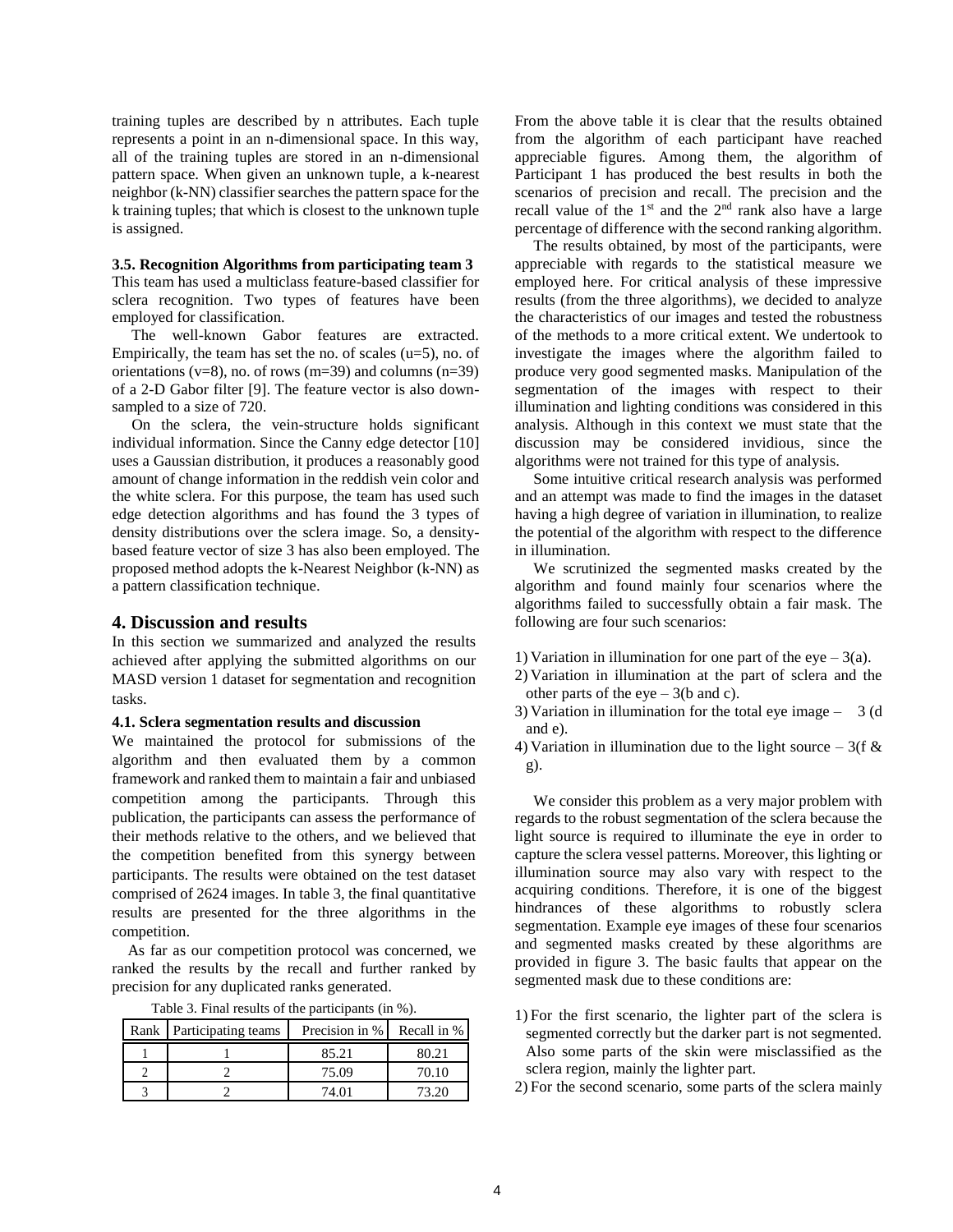the vessels patterns, were misclassified.

3) For the third scenario the lighter part of the sclera is segmented correctly, but the darker part is not segmented. 4) For the third scenario in the darker images, for the images

where less illumination was applied, the skin region around the eye was misclassified.



(g)

Figure 3: Effect of segmentation on variation in illumination (a) one part of the eye,  $(b \& c)$  the parts of sclera and the other parts of the eye, (d  $\&$  e) total eye image and (f  $\&$  g) light source.

We assume the major reason behind this misclassification is the basis of the algorithms. All these algorithms are mainly based analyzing and optimizing on the differences in the color value of the chromatic level of the foreground and the background.

 Therefore, an abrupt change significantly affected the algorithms. This analysis has demonstrated the nonfeasibility of a real-life application of these algorithms. However, this kind of analysis requires prior knowledge and the ease of access to the specific scenario.

 For further analysis we observed the segmented mask produced by the best algorithm of SSBC 2015 [8]. From the detailed experiment analysis, we found that in that algorithm, details about these changes were also needed for incorporation in the algorithm during training. Moreover, that algorithm (reported in [8] performed substantially better than these algorithms from SSRBC 2016). In contrast i.e. in a controlled learning scenario, that algorithm also failed to pass this robustness.

Therefore the above-mentioned challenge is an open research area in sclera segmentation. To avoid some misclassifications, pre-processing of the eye images could help (i.e. avoiding scenarios such as the introduction of sclera vessel patterns in the masked cluster, etc.). Furthermore, aggregation of the supervised algorithm in [8] and the unsupervised algorithm proposed in SSRBC 2016 could also be a solution to mitigating these challenges.

#### **4.2. Sclera recognition results and discussion**

Recognition result evaluation was performed on the enhanced sclera images to maintain a fair and unbiased competition among the participants.

 Adaptive histogram equalization was performed with a window size of 42 x 42 on the green channel of the masked sclera images to make the vessel structure more prominent. An adaptive histogram at a clip limit of 0.01, with a full range and distribution exponential is used to get the best result.

 Furthermore, the Discrete Meyer wavelet was used to enhance the vessel patterns. Low pass reconstruction with a cut off range of -0.00009 and a window size of 3x3 was employed.

 Next, another round of histogram equalization was performed with the same parameters above. An enhanced sclera vessel image and one masked with its manual segmented mask is shown in figure 4.



Figure 4: An enhanced sclera vessel image and one masked with its manual segmented mask.

For training and testing we divided the dataset irrespective of the gaze angle. Eight images from four different gaze angles were used for training and the remaining eight for testing. In Table 4 the final quantitative results are